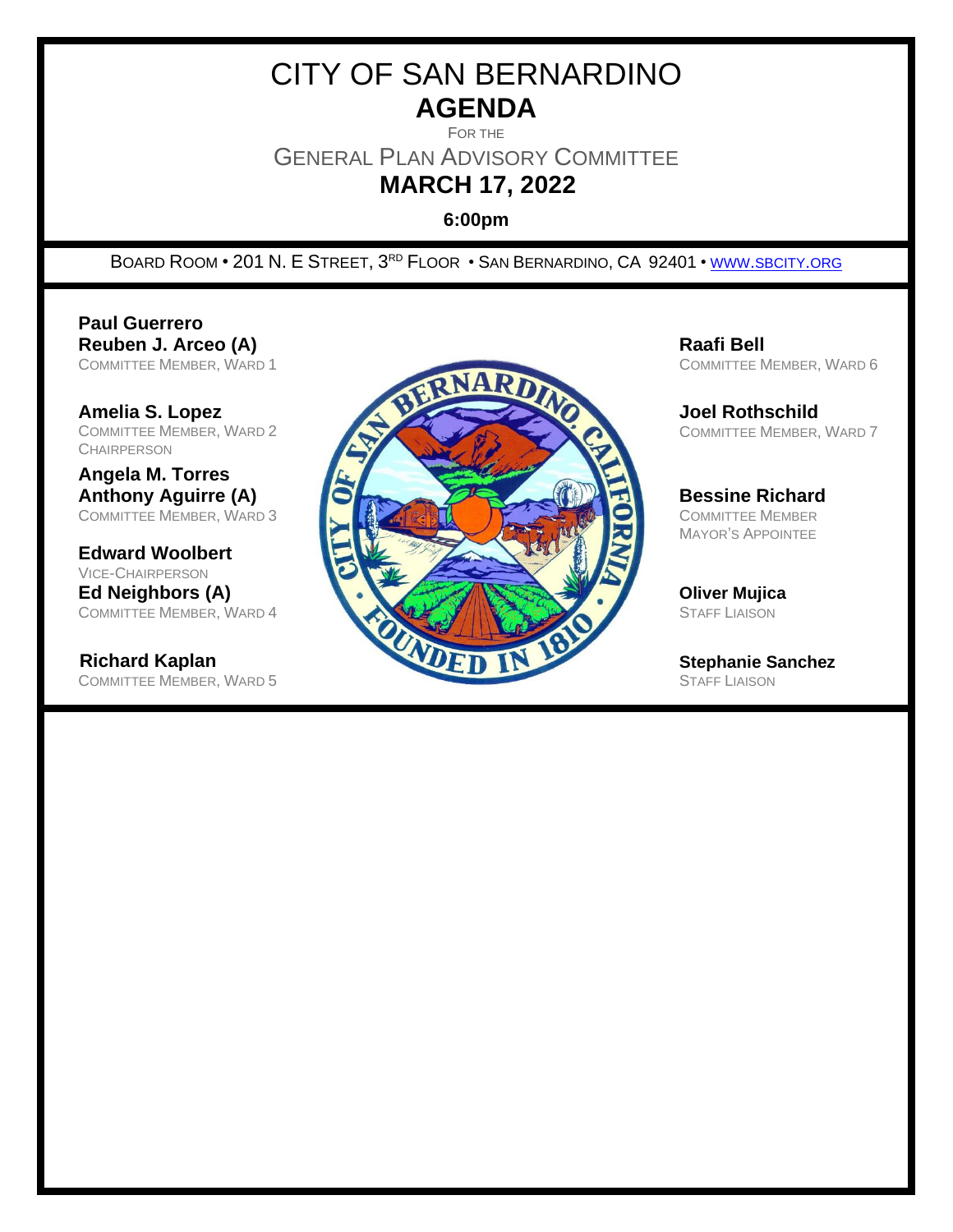# **Welcome to a meeting of General Plan Advisory Committee of the City of San Bernardino.**

- o Anyone who wishes to speak during public comment or on a particular item will be required to fill out a speaker slip. Speaker slips must be turned in to the Secretary. You may email your request to speak to CEDPublicComment@sbcity.org prior to 3pm on the day of the meeting. Each request will cover one speaker. Those who wish to speak must submit their own request to be called on by the Chairperson.
- o **There is a 3-minute-per-person time limit for all comments, excluding quasi-judicial hearings.**
- $\circ$  Written comment on any item may also be submitted to the Secretary to be included in the meeting record. It will not be read aloud by the Secretary.
- $\circ$  Those who wish to speak on public or quasi-judicial hearing items will have three minutes for each item.
- $\circ$  All who wish to speak, including Commissioners and staff, need to be recognized by the Chairperson or Vice-Chairperson before speaking.
- $\circ$  All documents for public review are on file with the City Clerk's Office or may be accessed online by going to the Agenda Portal at [www.sbcity.org.](file:///C:/Users/Maier_Jo/AppData/Local/Microsoft/Windows/Temporary%20Internet%20Files/Content.Outlook/MLV37WOO/www.sbcity.org)
- o The City of San Bernardino encourages the public to view this General Plan Advisory Committee Meeting on television or online. The meeting is broadcast live on Time Warner Channel 3 or Charter Spectrum Channel 3 and live streamed online at [www.sbcity.org/gpacwatch.](http://www.sbcity.org/gpacwatch)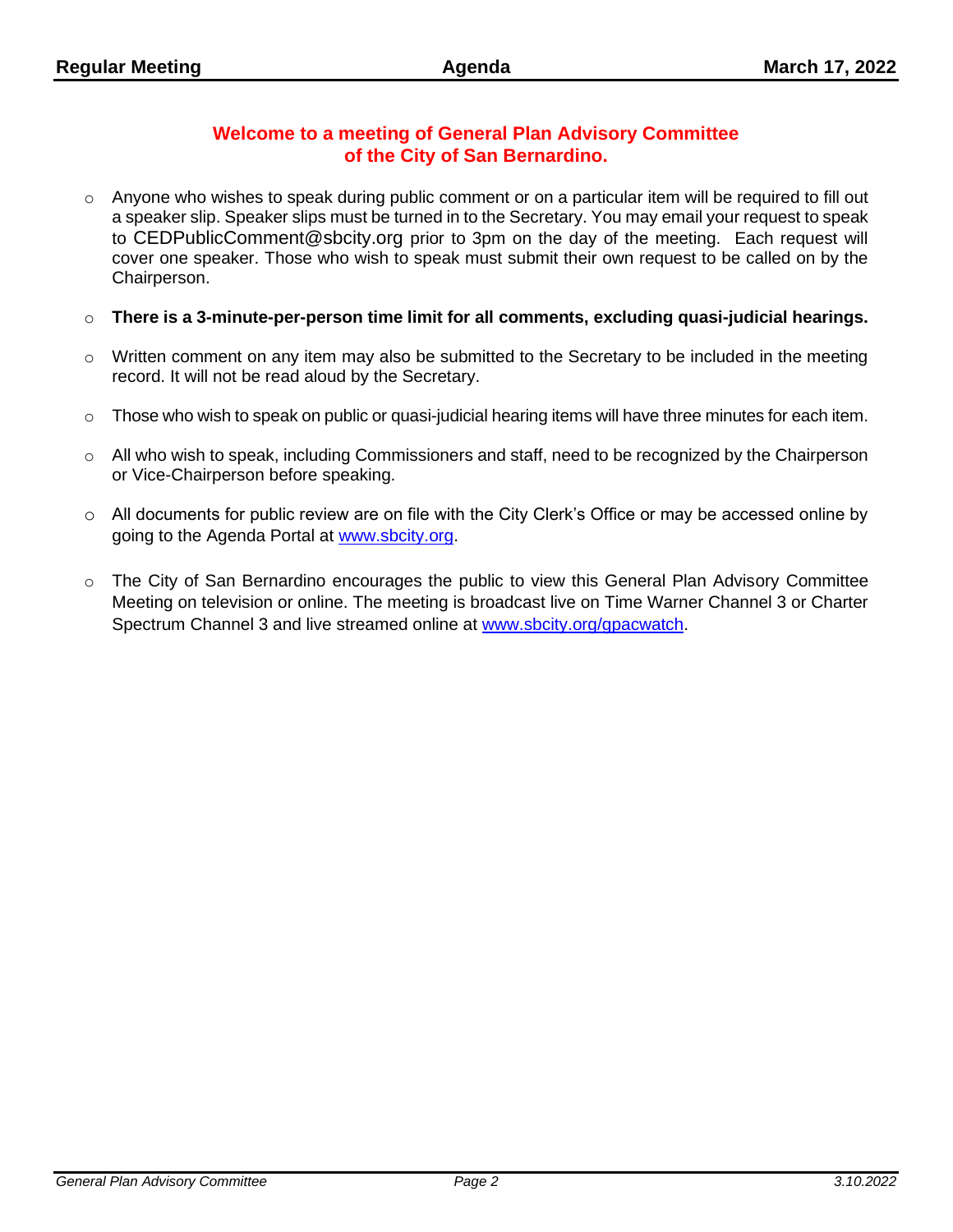# **CALL TO ORDER**

# **PLEDGE OF ALLEGIANCE**

# **ROLL CALL**

# **PUBLIC COMMENTS FOR ITEMS LISTED AND NOT LISTED ON THE AGENDA**

A three-minute limitation shall apply to each member of the public who wishes to address the General Plan Advisory Committee on any item on the agenda, excluding public hearings. There is no limit to the number of items that may be discussed within the three-minute time limit. You may email your public comment to *CEDPublicComment@sbcity.org* by 3pm on the day of the meeting.

#### **INTRODUCTORY COMMENTS**

#### **1. City Staff and Consultant Introductions**

#### **Subject**:

Welcoming Comments on Behalf of the GPAC Chairperson and review of tonight's agenda.

#### **GENERAL PLAN COMMITTEE BUSINESS**

#### **1. Project Update**

#### **Subject**:

PlaceWorks will provide a project update of work completed and schedule of future activities.

**Recommendation:** Staff recommends that the General Plan Advisory Committee receive and file the Project Update.

#### **2. Land Use Planning Community Workshops**

#### **Subject**:

PlaceWorks will review the schedule and agenda of the in-progress land use planning community workshop; and provide a de-brief of attendance and any significant lessons learned from the four (4) workshops that have been completed in advance of the GPAC meeting.

**Recommendation:** Staff recommends that the General Plan Advisory Committee receive and file the presentation.